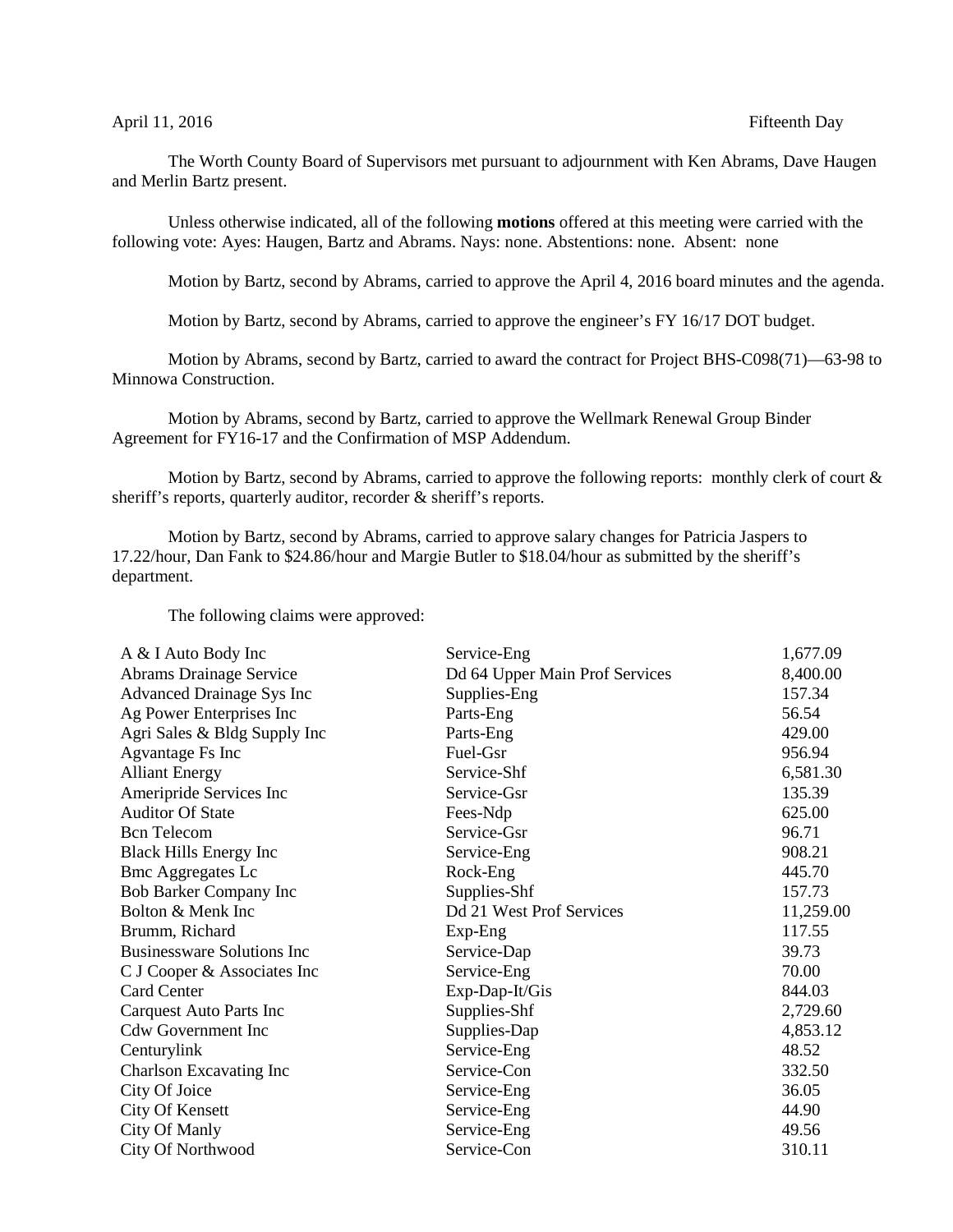| Class C Solutions Group            | Parts-Eng           | 301.65    |
|------------------------------------|---------------------|-----------|
| Crysteel Truck Equipment Inc       | Parts-Eng           | 30.00     |
| <b>Culligan Of Mason City</b>      | Service-Gsr         | 200.50    |
| Dave Syverson Inc                  | Parts-Eng           | 115.03    |
| <b>Davidson Construction</b>       | Service-Cap         | 588.36    |
| Des Moines Stamp Mfg Co            | Supplies-Shf        | 55.65     |
| Dick's Place Body & Tow            | Service-Shf         | 275.00    |
| <b>Electronic Engineering</b>      | Service-Con         | 514.00    |
| Falkstone Llc                      | Rock-Eng            | 846.46    |
| <b>Fallgatter's Market</b>         | Supplies-Vaf        | 1,065.54  |
| <b>Fastenal Company</b>            | Supplies-Eng        | 1,469.59  |
| <b>Fertile Pronto</b>              | Fuel-Eng            | 101.31    |
| Goodwin Law Office, Pc             | Dd23main3302016     | 1,006.50  |
| Greve Law Office                   | Exp-Aty             | 66.00     |
| Grp & Associates Inc               | Service-Phd         | 45.00     |
| Haugen, David                      | Mileage-Sup         | 42.00     |
| Healthworks                        | Service-Eng         | 81.00     |
| Hogan-Hansen Cpa's                 | Service-Ndp         | 8,425.00  |
| Horan, Teri Lee                    | Mileage-Shf         | 25.00     |
| <b>Hotsy Equipment</b>             | Supplies-Eng        | 250.50    |
| Huber Supply Co Inc                | Service-Eng         | 152.50    |
| I35/105 Welcome Center Inc.        | H/M Tax 3rd Qtr-Org | 5,741.37  |
| Ia County Atty's Assoc             | Dues-Aty            | 346.00    |
| Ia Dept Of Agriculture             | Edu-Con             | 15.00     |
| Ia Dept Of Public Safety           | Service-Shf         | 1,536.00  |
| Ia Dept Of Transportation          | Edu-Eng             | 175.00    |
| Ia Law Enforcement Academy         | Edu Credit-Shf      | 540.00    |
| Identisys Inc                      | Supplies-Shf        | 75.17     |
| <b>Interstate Batteries</b>        | Supplies-Eng        | 1,415.30  |
| Isaca                              | Edu-Aud             | 50.00     |
|                                    |                     | 385.68    |
| J & J Machining Welding & Fabr     | Supplies-Eng        |           |
| J.J. Keller & Assoc, Inc.          | Service-Eng         | 180.28    |
| Jackson, Jake                      | Reimb-Eng           | 10.00     |
| Joe's Collision & Performance      | Service-Shf         | 258.36    |
| <b>Johnson Sanitary</b>            | Supplies-Gsr        | 142.77    |
| <b>Knudtson Automotive Service</b> | Service-Shf         | 687.49    |
| Lair's 66                          | Fuel-Eng            | 40.00     |
| Larsen Plumbing & Heating Inc      | Supplies-Eng        | 111.16    |
| <b>Lawson Products Inc</b>         | Supplies-Con        | 592.84    |
| <b>Lentz Construction</b>          | Supplies-Eng        | 132.00    |
| Lexisnexis                         | Service-Aty         | 147.00    |
| <b>Manly Junction Signal</b>       | Service-Con         | 834.53    |
| Marco Technologies Llc             | Service-Phd         | 252.68    |
| Martin Marietta Materials Inc      | Rock-Eng            | 1,438.22  |
| Mediacom                           | Service-Gsr         | 1,599.83  |
| Menards Inc                        | Project-Cap         | 241.68    |
| <b>Midwest Technology Services</b> | Service-Dap         | 14,404.98 |
| Napa Auto Parts                    | Supplies-Eng        | 193.12    |
| Northern Ia Constr Products        | Supplies-Eng        | 14,161.00 |
| Northwood Anchor Inc               | Service-Sup         | 911.33    |
| Northwood Sanitation Llc           | Service-Gsr         | 181.50    |
| Northwood True Value               | Supplies-Cap        | 244.01    |
| Northwood-Kensett Csd              | Edu-Con             | 1,092.00  |